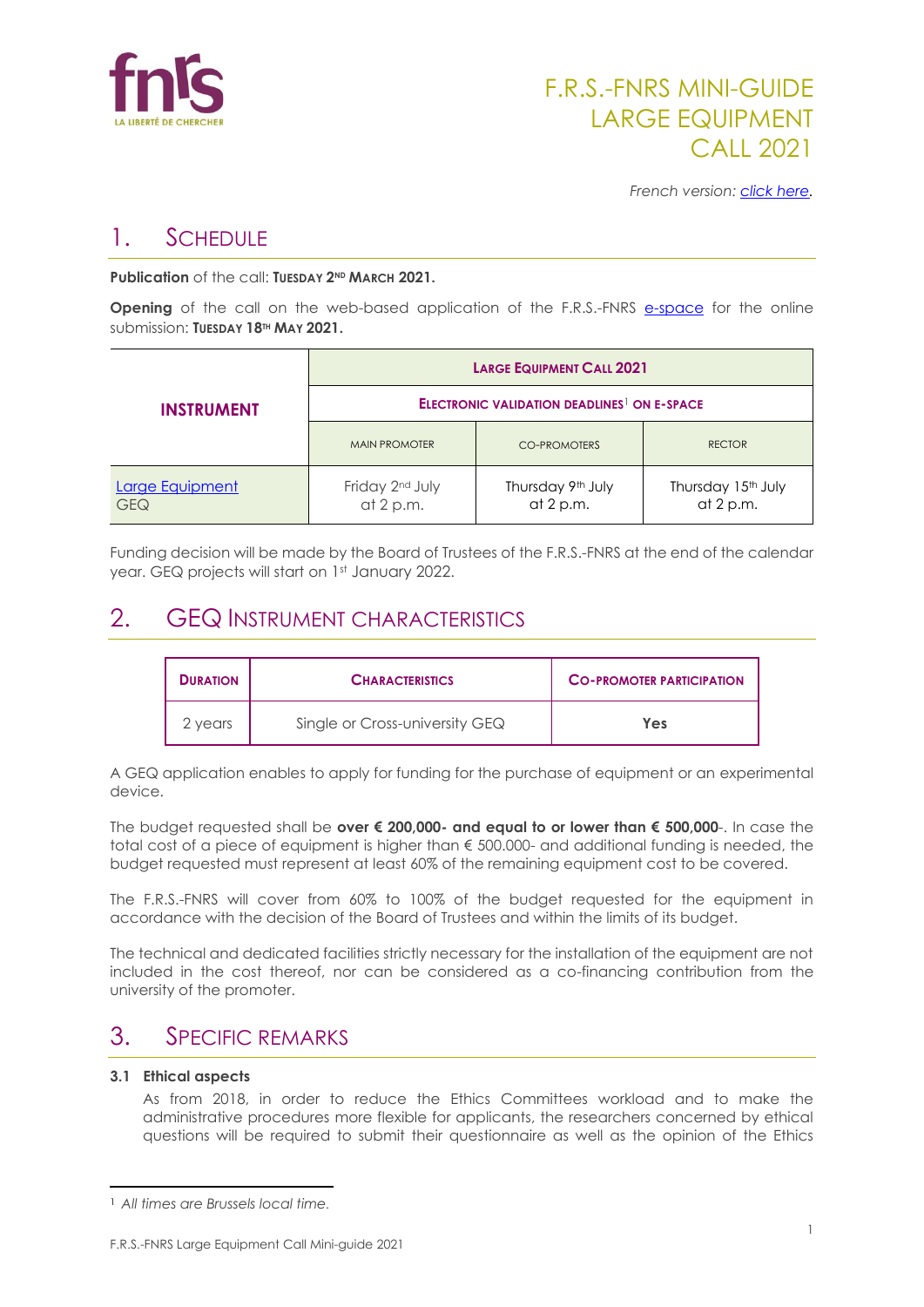Committee to the F.R.S.-FNRS only in case the submitted grant is awarded. Effective granting will be subject to a favourable opinion of the Committee.

#### **3.2 Open access policy**

The F.R.S.-FNRS endorses the principle of Open access to publicly funded research. This support has led to the implementation of an institutional mandate providing Open access to publications from F.R.S.-FNRS funded research projects and researchers under the "Open Access Green Road" business model.

The [Regulation](https://www.frs-fnrs.be/docs/Reglement_OPEN_ACCESS_EN.pdf) specifies the conditions under which the F.R.S.-FNRS grant recipients shall store, when possible, all the funded research results of which they are authors or co-authors in their institution's repository.

#### **3.3 Reminder to the research community**

Any scientific publication resulting partially or fully from the funding of the GEQ instrument shall mention the source of the funding as follows: "*This work was supported by the Fonds de la Recherche Scientifique - FNRS under Grant(s) n° [funding number]*".

## 4. CONTENT OF A PROPOSAL

Applicants will have the choice of writing their proposal either in French or in English. For some fields, using English can broaden the number of experts likely to take part in the evaluations.

The F.R.S.-FNRS insists on **strict compliance with the instructions given for each part of the proposal** (number of pages allowed for documents to be enclosed with the application form…) and stresses again the sovereign consideration of the Scientific Commissions assessing the application file.

**NOTICE: no further change or modification** can be made in the proposal after the validation deadline set for the main promoter.

The application file contains the main sections described in the table below:

#### **FORM**

#### **FRAMEWORK AND DESCRIPTION OF THE PROJECT**

- 1. References of the application (for the funded proposals, these data are released and made public on th[e F.R.S.-FNRS website\)](https://admin.frs-fnrs.be/SITE2/Search/Recherche.cfm).
	- *Title, in French and English (*max. 200 characters each, including spaces*) and,*
	- *Summary, in French and English (*max. 2000 characters each, including spaces*).*
- 2. Selection of descriptors fields
- 3. Bibliometric indicators
- 4. Curriculum vitae (max. 5 pages) + Publications list<sup>2</sup> of each promoter/co-promoter
- 5. Scientific Section (see template on next page)
- 6. Work Plan (see template on next page)
- 7. Ethical aspects

#### **BUDGET**

- Equipment requested (name and model)
- Characteristics of the equipment requested (choice in terms of technicality and performance)
- Equipment cost (total cost in euros VAT included)
- Financial participation charged to the F.R.S-FNRS
- Price offers

<sup>2</sup> *Promoters who have been working for 2 years at least in institutions of the French-speaking Community of Belgium (CFB) that have set up an institutional repository (IR) must submit their publications list in a PDF format, directly created from this repository, and choose the appropriate F.R.S.-FNRS format.*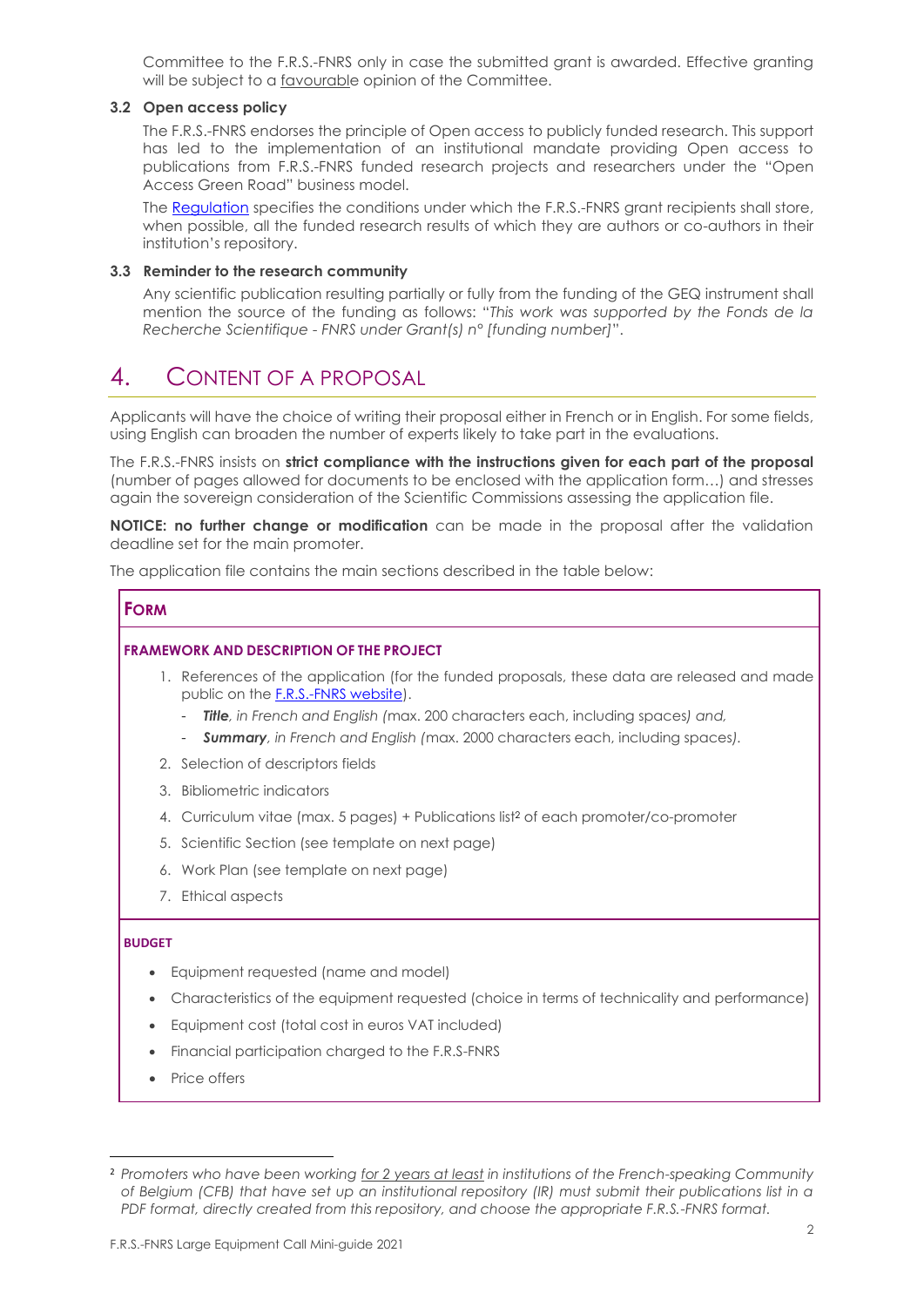#### **SCIENTIFIC SECTION AND WORK PLAN - PLEASE USE THE TEMPLATE PROVIDED FOR THAT PURPOSE**

#### **Template** [Scientific Section](https://e-space.frs-fnrs.be/documents_publics/ressource/geq_partie_scientifique_EN.docx)

- 1. Thematic research justifying the request
- 2. Information about the main promoter (Expert skill, most significant publications, main research achievements, team composition)
- 3. Information about the co-promoters (Expert skill…)

#### **Template** [Work plan](https://e-space.frs-fnrs.be/documents_publics/ressource/geq_plan_gestion_EN.docx)

- 1. Institutional work plan
- 2. Work plan
- 3. Return on investment

## 5. SELECTION PROCEDURE (EX-ANTE EVALUATION)

The Board of Trustees of the F.R.S.-FNRS has adopted the principle of a **two-step procedure**:

#### **Step 1: individual evaluations**

Each proposal is evaluated by several remote individual experts, according to an evaluation grid known to the applicants (see "evaluation criteria").

#### **Step 2: a dedicated Scientific Commission**

Each proposal is assigned to a rapporteur who will prepare a draft evaluation report based on the individual evaluations of the first step. The draft report will be discussed, amended and validated by the Scientific Commission and then be transferred to the main promoter and copromoters (if any) after the Board of Trustees of the F.R.S.-FNRS has made a decision.

The fields covered by the individual experts are defined according to [a list of descriptor fields.](https://www.frs-fnrs.be/docs/Reglement-et-documents/FRS-FNRS_Champs_descripteurs.pdf) This list includes ERC descriptor fields completed with F.R.S.-FNRS keywords, which reflect the specificities of research in the French-speaking Community of Belgium.

Applicants will have to choose from 2 to 6 descriptor fields in order of importance and they may complete this selection by adding unrestricted keywords (if necessary). The F.R.S.-FNRS will base the selection of 1st-step experts on those pieces of information along with the summary of the project.

If necessary, applicants may indicate up to 3 experts they do not wish to have as reviewers and provide a justification.

### 6. EVALUATION CRITERIA – EVALUATION REPORT

The applicant is free to read the [evaluation guide](https://www.frs-fnrs.be/docs/Reglement-et-documents/FRS-FNRS_Guide_Evaluation_EN.pdf) intended for experts in order to have a better understanding of the proposal's evaluation.

Criteria that will be taken into account for the evaluation of GEQ applications are the following, by order of importance:

### **CRITERIA**

**Qualities of the promoter(s) and potential equipment users:**

- $\blacktriangleright$ CV and publications
- $\blacktriangleright$ International recognition
- Main research achievements